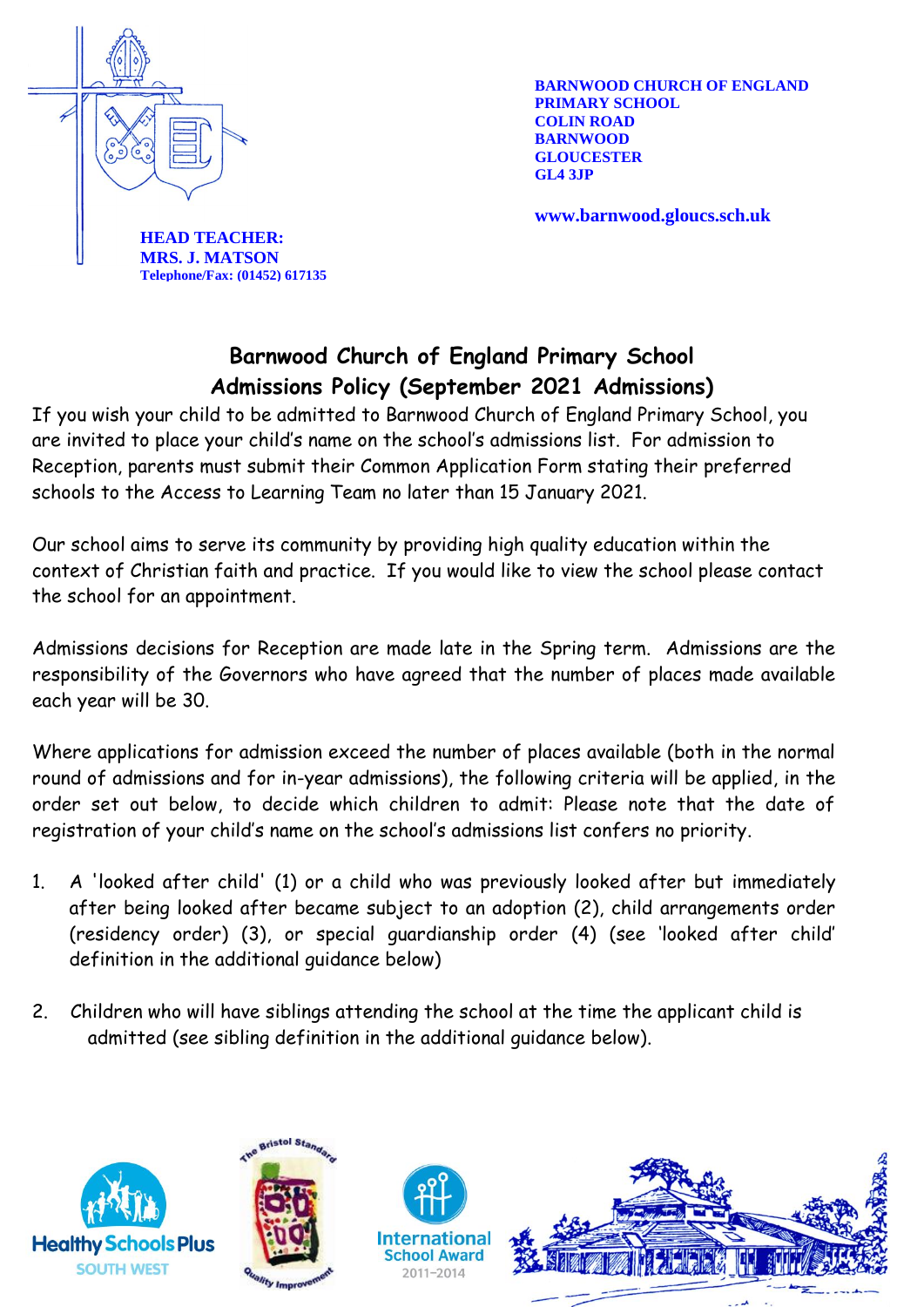- 3. Children who attend St. Lawrence, Barnwood with at least one parent who, over at least two years prior to application for a place at the school, has been committed to the worshipping life of St. Lawrence Church, Barnwood. \*
- 4. Children living in the ecclesiastical Parish of Barnwood who attend with at least one parent, and who, over at least two years prior to application, has been committed to the worshipping life of another Church or Christian fellowship subscribing to the historic creeds. \*
- 5. Children with the strongest geographical claim, measured in a straight line from the ordnance survey address point of the child's home address (including flats) to the ordnance survey address point of the school, using the Local Authority's computerised measuring system, with those living closer to the school receiving the higher priority.

Where any particular category at points 1-4 above is oversubscribed, criterion 5 (strongest geographical claim based on straight line distance) will be used to determine which child is offered a place.

In the event of a tie between two or more children when applying criterion 5 (strongest geographical claim based on straight line distance) where there are not enough places available to offer all children a place at the school, a process of random allocation will be followed by the Local Authority. This will be in the form of a manual process which is overseen by an independent person from the Council's Legal Services. Where twins or children from multiple births are part of a random allocation process they will be considered as one applicant.

For criteria 3 and 4 parents should submit the relevant form signed by their Vicar or Minister (and previous Minister if new to the area). The form will need to clearly state whether or not the parents fulfil the criteria for Church commitment. By 'committed to the worshipping life' of the Church the Governors mean attendance should be at least once a month over a period of two years prior to application. \*

If you are unsuccessful in obtaining a place for your child in this school you have a legal right to appeal. If you wish to exercise this right, appeal forms are available from the headteacher at the school, and must be returned to the headteacher.

# **School Status**

Barnwood is a one form entry Church of England Aided Primary School.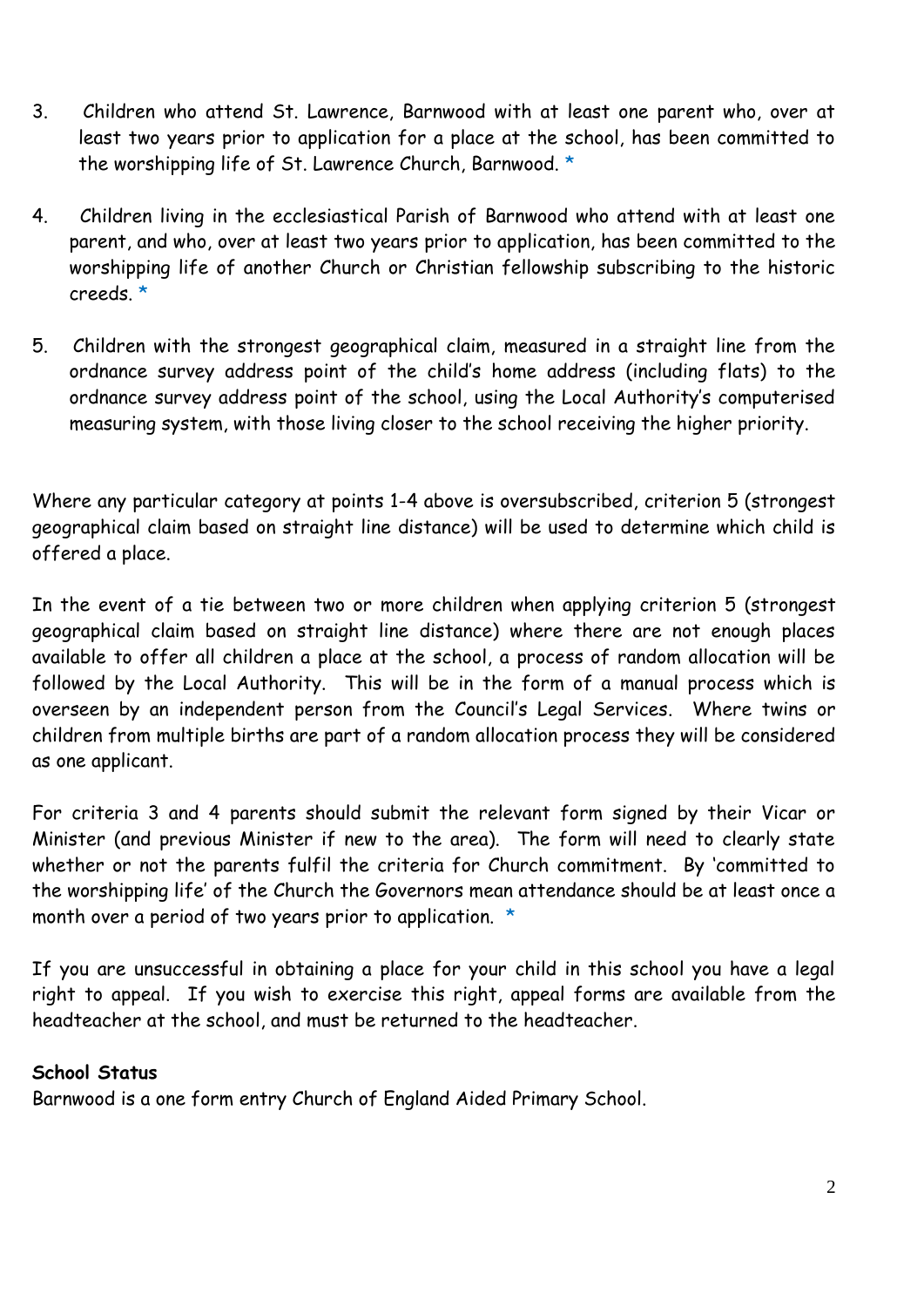#### **Barnwood Parish**

This is a clearly defined ecclesiastical area. A map with the boundaries set out is attached.

### **Supplementary Information Forms**

For those applying under criteria 3 or 4 the supplementary information form for the verification of church attendance can be found at the end of this policy and must be returned to the school by 15<sup>th</sup> January 2021.

Please Note: This document should be read in conjunction with the County's School Admission Guidance, available at **[www.gloucestershire.gov.uk/schooladmissions](http://www.gloucestershire.gov.uk/schooladmissions)** If you have not received a letter regarding school admissions by the end of November 2020 you should contact the Access to Learning Team, Shire Hall, Gloucester, GL1 2TP Email: **school.admissions@gloucestershire.gov.uk** or Tel:**01452 425407**

Policy Agreed September 2019

#### **Additional Guidance Admission Number**

Each school has a set Published Admission Number. This is the number it is obliged to admit into each year group. This number is based upon a capacity assessment, which takes into account the area of teaching and non-teaching space available, ensuring that health and safety is not compromised, nor the quality of teaching and learning in the school adversely affected. Barnwood's Published Admission Number is 30.

# **Children with Special Educational Needs (SEN) or an Education, Health and Care Plan (EHC)**

Children who have a Statement of Special Educational Needs (SEN) or Educational Health Care Plan (EHC) are placed in schools through the arrangements set out in the SEN Code of Practice and not through any admission criteria. Governing bodies are required by Section 324 of the Education Act 1996 to admit a child with a Statement of Special Educational Needs or Educational Health Care Plan that names the school, even if the school is full. Parents of children with Statements of SEN or Health Care Plans (EHC) should contact their child's casework officer for any further information.

# **Looked After Children/Previously Looked After Children Definition**

A 'looked after child' (1) or a child who was previously looked after but immediately after being looked after became subject to an adoption (2), child arrangements order (residency order) (3), or special guardianship order (4).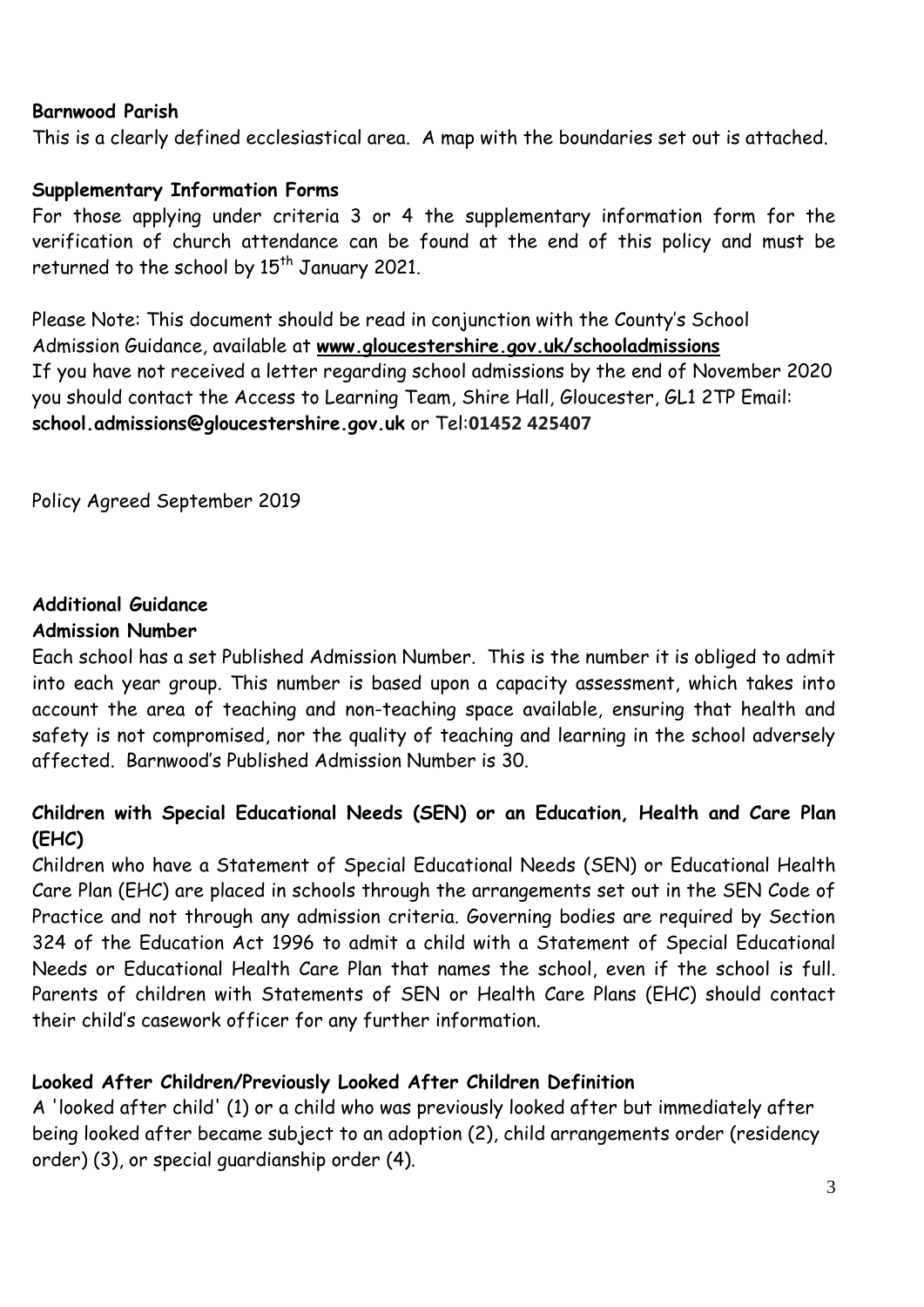- (1) A looked after child is a child who is (a) in the care of a local authority, or (b) being provided with accommodation by a local authority in the exercise of their social services functions (see the definition in section 22(1) of the Children Act 1989) at the time of making an application to a school. In Gloucestershire, such children are referred to as Children in Care.
- (2) This includes children who were adopted under the Adoption Act 1976 (see section 12 adoption orders) and children who were adopted under the Adoption and Childrens Act 2002 (see section 46 adoption orders).
- (3) Under the provisions of s.12 of the Children and Families Act 2014, which amend section 8 of the Children Act 1989, residence orders have now been replaced by child arrangement orders
- (4) See Section 14A of the Children Act 1989 which defines a 'special guardianship order' as an order appointing one or more individuals to be a child's special guardian (or special guardians).

### **Sibling Definition**

The admission criteria for Barnwood offer a higher priority for children with siblings who will be attending the school when the applicant child is admitted. For this purpose the term 'sibling' refers to brother or sister, half brother or sister, adopted brother or sister, step brother or sister, or the child of the parent/carer's partner, as well as children who are brought together as a family by a same sex civil partnership. In every case, the child must be living in the same family unit at the same address, at the time of application.

# **Twins and Children from Multiple Births**

Applications from twins and children from multiple births will be considered as individual applications. However, the school acknowledges the difficulties for families if children cannot attend the same school, for example if one child can be offered a place but not the other and therefore will aim to accommodate both/all children where there is capacity to do so. This includes overriding the Key Stage 1 restrictions which limit Reception, Year One and Year Two classes to a maximum of 30 children per teacher, if the one child from twins/multiple births can be offered a place when the other(s) cannot.

### **Children of UK Service Personnel or other Crown Servants**

Barnwood acts in accordance with the Local Authority's Fair Access Protocol,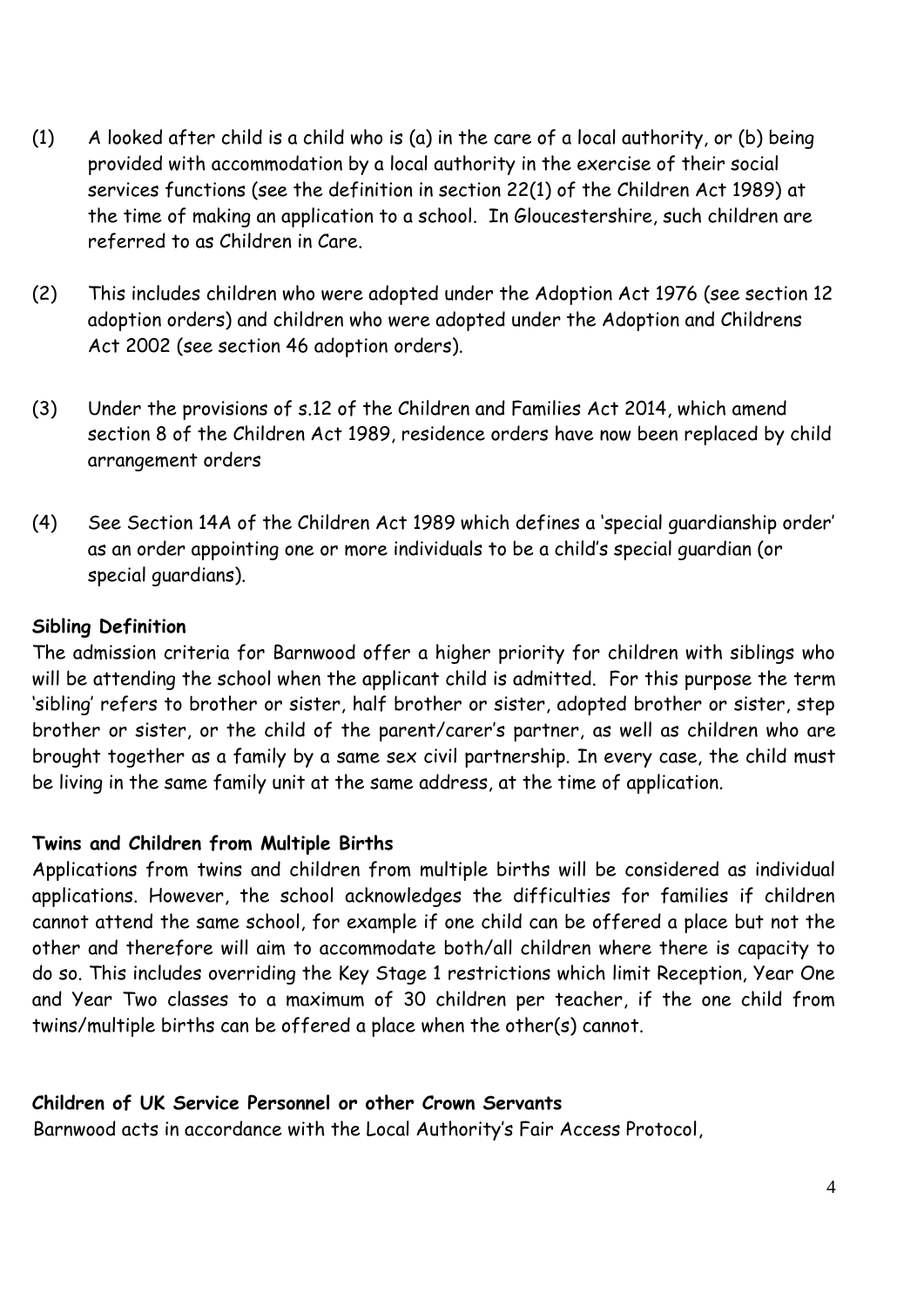which has been devised to ensure that all admission authorities in Gloucestershire comply with the requirements of the School Admission Code to ensure that their procedures or criteria do not disadvantage children who arrive in the area outside the normal admissions round and that the particular challenges for children of UK service personnel and other Crown Servants are minimised.

### **Normal Admission Round**

The term 'normal admissions round' refers to all applications for admission to the main year of entry of the school i.e. Reception for Barnwood. Applications made during the normal admissions round will be made in advance of the academic year in which the child is due to start at the new school. Children are entitled to a full-time place, however, may attend part-time until later in the school year but not beyond the point at which they reach compulsory school age.

# **Admission of Children below Compulsory School Age**

Children are entitled to a full-time place in the September following their fourth birthday and this will be the offer made by the Local Authority. However, where parents wish, children may attend part-time, or defer the date that they are admitted into the school to later in the school year, until they reach compulsory school age.

# **Admission of Summer Born Children for Reception Entry for Barnwood Church of England Primary School**

The Governing Body of Barnwood Church of England Primary School acknowledges the updated advice from the Department of Education that occasionally, parents/carers of "summer born" children (born between 1 April and 31 August) may request to start the Reception Class of a school a whole academic year later. We follow the Local Authority process which states that parents can only apply for a Reception place at a school once and must apply for a place during the standard application process timeline for their chronological year group, stating their reasons for requesting deferred entry to the following year. This can be done by contacting the school and requesting a form for deferred admission. The form, when completed, should be returned to the school. The Governing Body will make a decision on behalf of Barnwood Church of England Primary School.

# **In-Year Admissions**

In-year applications are all those made outside the normal admissions round for children of compulsory school age i.e. those applications made during the academic year for any school place in Reception through to Year 6 in the case of Barnwood. The Local Authority is not responsible for offering places to children on behalf of all schools/academies, but the Local Authority does maintain the statutory duty of being responsible and aware of all pupils and vacancies within schools/academies within Gloucestershire. To apply for a place at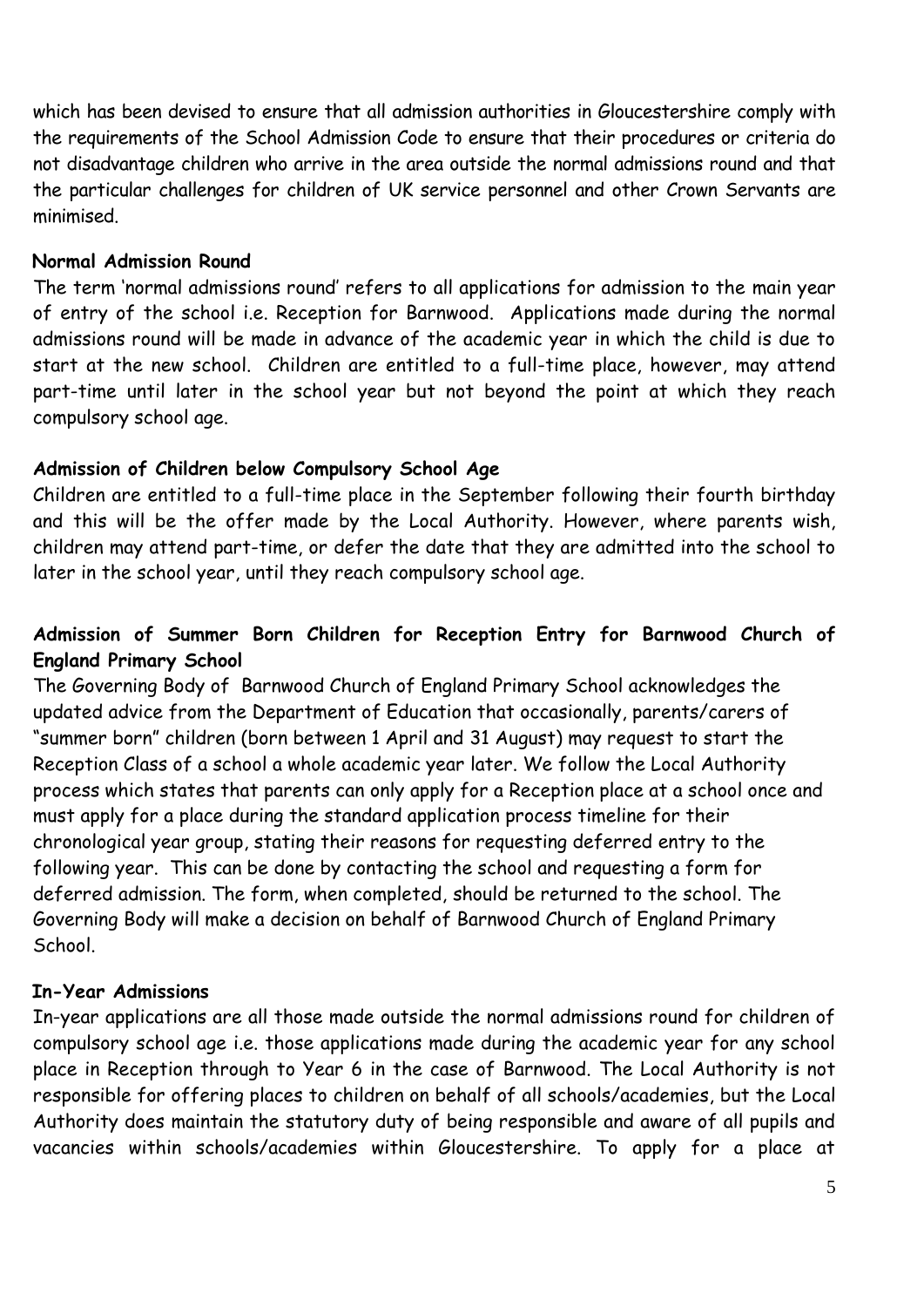Barnwood, parents should therefore contact the school in the first instance. The School will consider the application within 5 school days and will send the parent an offer or refusal letter, detailing the parent's right of appeal. The school will also advise the Local Authority of all pupils who have been refused a place at their school to ensure waiting lists are maintained centrally.

### **Oversubscription Criteria**

Where the School is oversubscribed (i.e. there are more applications than places available) initial applications will be made in accordance with its admission criteria. The admission criteria are set out above.  $($  \* In the event that during the period specified for attendance at worship the church [or, in relation to those of other faiths, relevant place of worship] has been closed for public worship and has not provided alternative premises for that worship, the requirements of these [admissions] arrangements in relation to attendance will only apply to the period when the church [or in relation to those of other faiths, relevant place of worship] or alternative premises have been available for public worship.)

### **Late Applications (Normal Admissions Round only)**

Where an application for a school place has been received 'late' i.e. after the relevant closing date for that round of allocations, the application will only be considered once children from all on-time applications have been allocated a school place, unless there are exceptional circumstances as agreed by the Senior Manager (Co-Ordinated Admissions).

### **Children's home address**

Only one home address can be used for admission purposes. This is where the pupil resides, and we may ask for additional proof of this address. Where a child lives with both parents on a 50/50 (equal) basis, both parents must agree which of their addresses to use and confirm this before any closing dates. This must be either parental home. Additional proof of address may be requested before we can confirm that we are able to use an address for allocation purposes. The method in which the distance is measured from home to school can be found in the admission criteria.

### **Fair Access Protocols**

Gloucestershire County Council has protocols in place to ensure that access to education is secured quickly for children who do not have a school place and that schools have an equitable spread of vulnerable children or those who are hard to place. All schools in Gloucestershire, including Barnwood, have signed up to the fair access protocols and should a vulnerable child within these Protocols require a place at the school, they will take precedent over any child on the waiting list. All Fair Access Protocols are highlighted within the Gloucestershire Coordinated Schemes for Reception/Junior/Secondary and In Year Admissions. Full details of all of these protocols can be found at **[www.gloucestershire.gov.uk/extra/article/101132/School-admission-protocols](http://www.gloucestershire.gov.uk/extra/article/101132/School-admission-protocols)**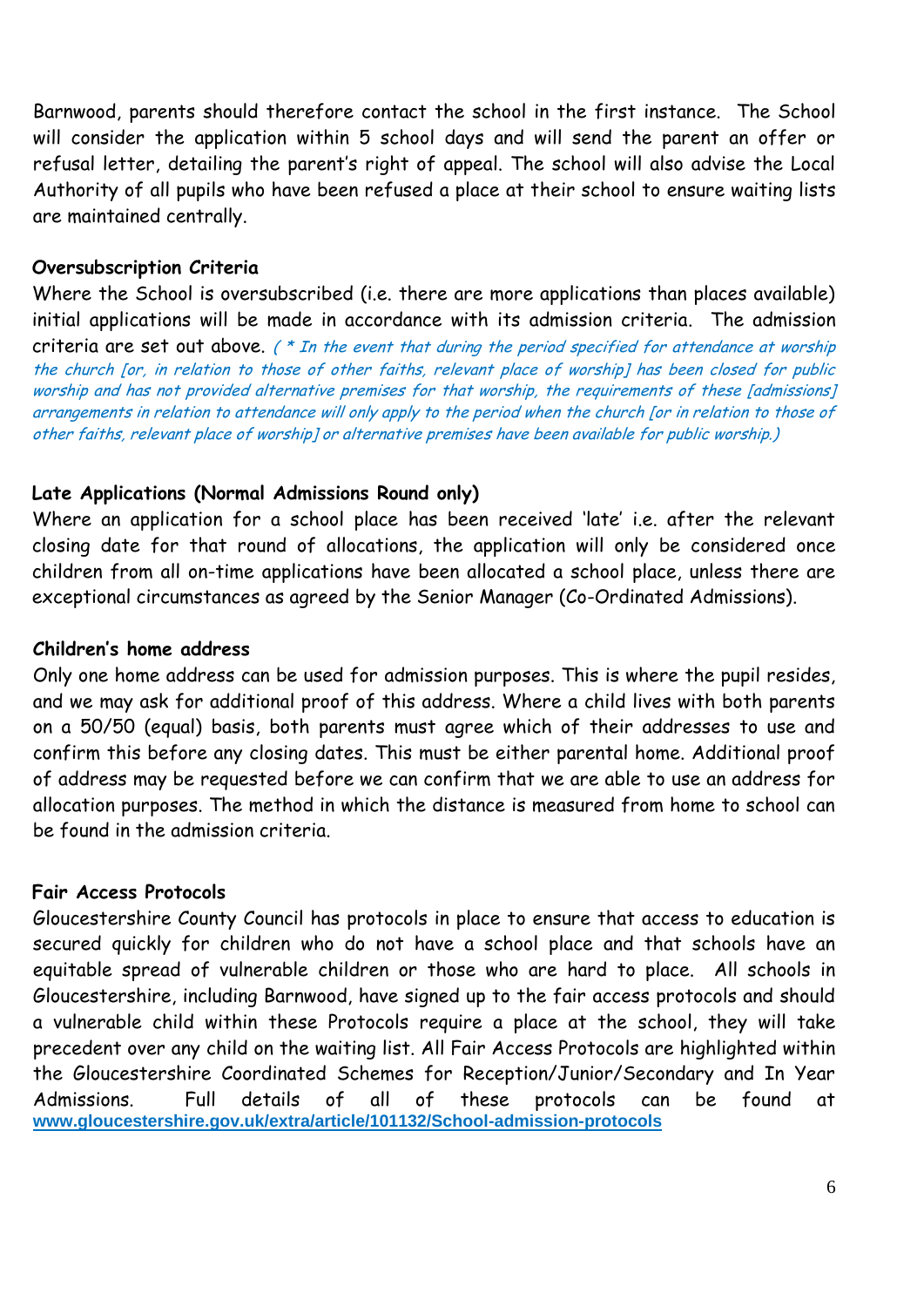# **Waiting Lists**

Where any school is oversubscribed during the normal admission round for entry to the school, (i.e. where all children requesting a place at a particular school have not been allocated one), a waiting list will be held until the end of the academic year. The waiting list will be prioritised according to the school's oversubscription criteria, regardless of the date the application was made, and should any places become available at the school they will be offered to the child at the top of the waiting list.

# **Appeals**

Where an application for the school is unsuccessful you will have the legal right to appeal. Notification of the appeal process will be included within the parent's refusal letter.

The School Admissions Appeals Code requires normal admission round appeals to be heard within the following timescales:

For applications made in the normal admissions round, appeals must be heard within 40 school days of the deadline for lodging appeals.

For late applications, appeals should be heard within 40 school days from the deadline for lodging appeals, or within 30 school days of the appeal being lodged.

For in year applications, appeals must be heard within 30 school days of the appeal being lodged.

Requests for appeals relating to the main entry year of the school for September 2021 (i.e. Reception for Barnwood) should be made directly to the school after Stage 2 of the admissions process detailed in the co-ordinated scheme for Gloucestershire. When the paperwork is received you should complete the appeal application form and return it to the school as stated in the accompanying letter.

The results of all appeals must be forwarded to the Council by parents and the schools, as this may affect the availability of places for other applicants.

Parents may appeal for more than one school if they wish. Normally only one appeal hearing per year per child for each school is allowed. A second appeal hearing will only be granted if there has been a significant change in circumstances since the first appeal was heard (e.g. a change of address or a change in the school's circumstances).

# **Transport**

Some children will be entitled to transport to their school provided by the Local Authority and parents/carers should refer to "School and College Transport" which can be found at **[www.gloucestershire.gov.uk/schooltransport](http://www.gloucestershire.gov.uk/schooltransport)**.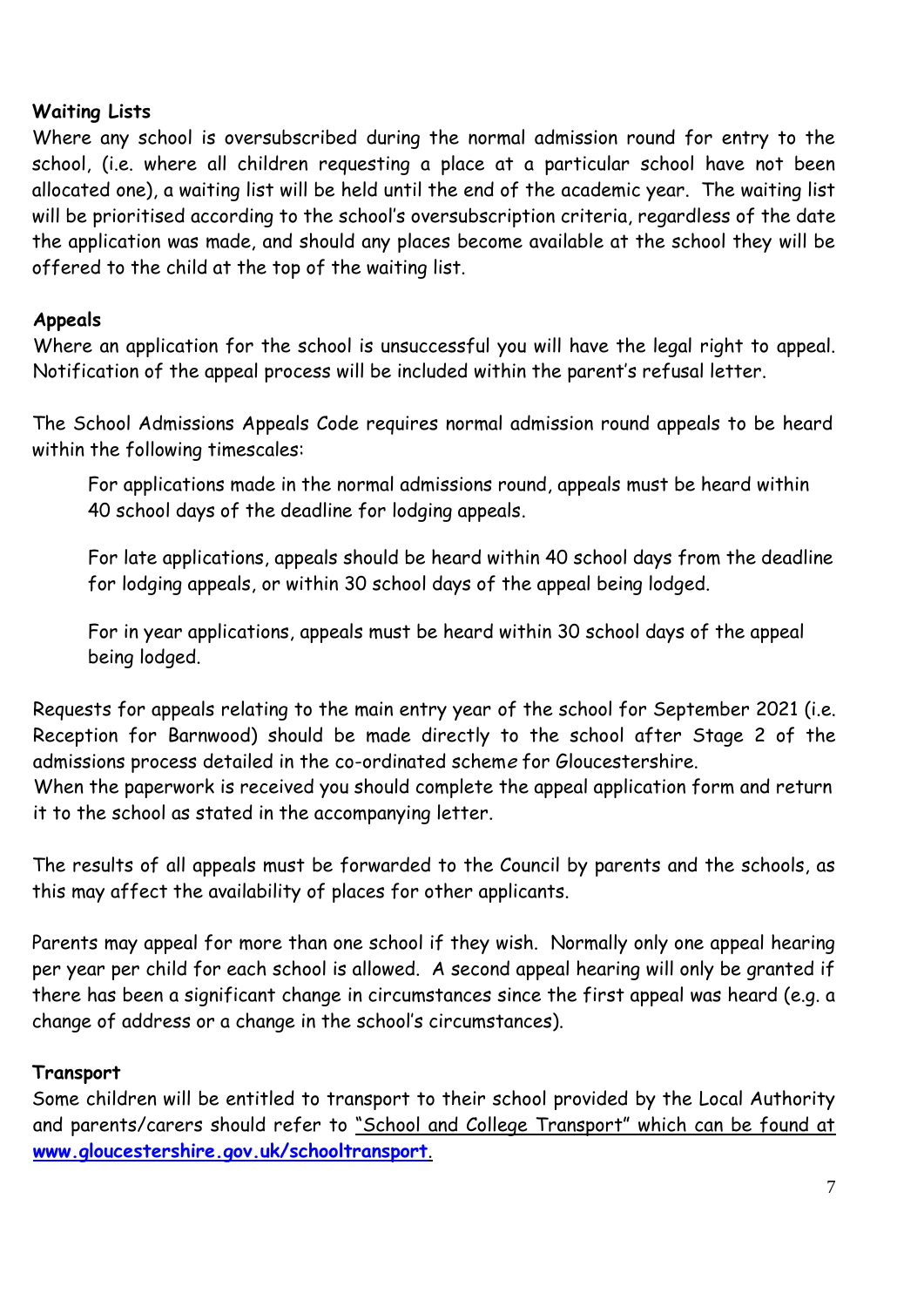### **Barnwood Church of England Primary School**

#### **Application for Admission on the Grounds of Church Commitment**

| <b>Pupil Name</b> |  |
|-------------------|--|
| Date of Birth     |  |
| Parent's /        |  |
| Carer's Name      |  |
| Address           |  |

**Application sought for: \_\_\_\_\_\_\_\_\_\_\_\_\_\_\_\_\_ Month \_\_\_\_\_\_\_\_\_\_\_\_ Year**

**Applicants are required to produce evidence of monthly church attendance over a period of at least two years prior to the date of application for a place at the school.\***

**If your commitment to worship over the last two years has been split between more than one church you will also need to ask your previous Vicar/Minister for confirmation of attendance.**

|                                               | (Today's date)                                                                                                                                                                                                                       |
|-----------------------------------------------|--------------------------------------------------------------------------------------------------------------------------------------------------------------------------------------------------------------------------------------|
| Church attended                               |                                                                                                                                                                                                                                      |
| Period of attendance                          |                                                                                                                                                                                                                                      |
| Frequency of attendance in the last two years | <u> 1980 - Jan Stein Stein Stein Stein Stein Stein Stein Stein Stein Stein Stein Stein Stein Stein Stein Stein Stein Stein Stein Stein Stein Stein Stein Stein Stein Stein Stein Stein Stein Stein Stein Stein Stein Stein Stein</u> |

**I confirm that the information is correct. I give permission for the school to contact the Vicar/Minister for verification of the facts.**